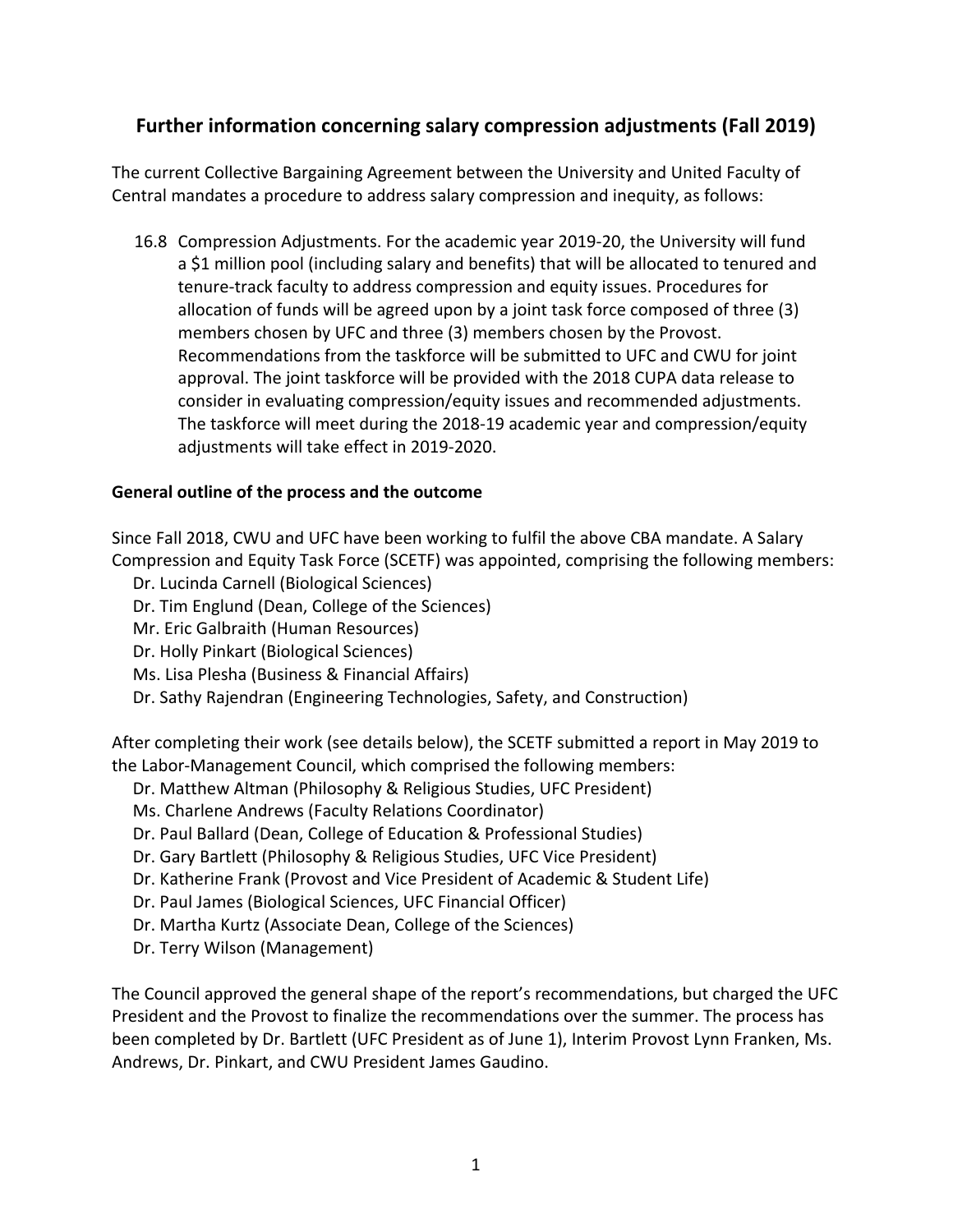As explained in more detail below, compression was the major issue that the SCETF discovered. Compression means that lower-ranked faculty (i.e. Assistant and Associate Professors) are receiving almost the same salary as higher-ranked faculty (i.e. Associate Professors and Professors, respectively)—or, in extreme cases, even a higher salary than some higher-ranked faculty. This is a result of the increase in hiring salaries for new faculty having outpaced salary adjustments for existing faculty.

Salaries of 357 faculty were evaluated in this process. One hundred twenty-nine (129) tenured or tenure-track faculty (36.1%) will receive a salary raise as a result of this process. These raises will take effect as of September 15, except for chairs, where the raises will take effect September 1. *No faculty will see a salary decrease*.

These salary increases are *not merit pay*. If you are one of the majority who receive no increase, that simply means that your salary was found to be comparable to the national averages at master's-granting institutions for your field. The increases are targeted at faculty who are currently underpaid by the standards of their specialization, rank, and years in rank.

If you are one of the faculty who has been recommended for an increase, you will receive a letter by September 13, informing you of the amount by which your salary is to be increased.

## **Process details**

The SCETF requested from each college the base salaries of all tenured and tenure-track faculty, their years in rank, and their merit raises. Salary data were verified by department chairs and by the Office of the Provost. The SCETF decided that merit should ideally not be a factor in calculating whether a faculty member's salary was equitable, so they endeavored to minimize that factor. For faculty who had received merit in 2013 or later, salaries were back-calculated to remove annual raises back to the year(s) in which they received merit. Then the merit pay was deducted from the back-calculated salary. The resulting 'merit-less' salary then had the annual raises added back in, to create the current base salary for those individuals—i.e., the salary they would now have had, had they not received merit.

It quickly became apparent that most departments had extensive compression at the rank of Professor; and to a lesser extent at Associate. Many Professors were being paid comparably to Associates in their department, and some Associates comparably to Assistants. The SCETF therefore agreed that their over-arching goal should be to ameliorate that compression, by recommending increases to the salaries of the affected Professors and Associate Professors.

However, it was not feasible for (e.g.) every Professor to have their salary raised to match that of the highest-paid colleague in their specialization (modulo years in rank). This is where the 'CUPA data' (see the CBA language quoted at the start of this memo) came in. These data are from an annual survey, conducted by the College and University Professional Association for Human Resources (CUPA-HR). The survey presents mean salaries for higher education faculty, grouped by disciplinary specialization (and also by factors such as type of institution). Each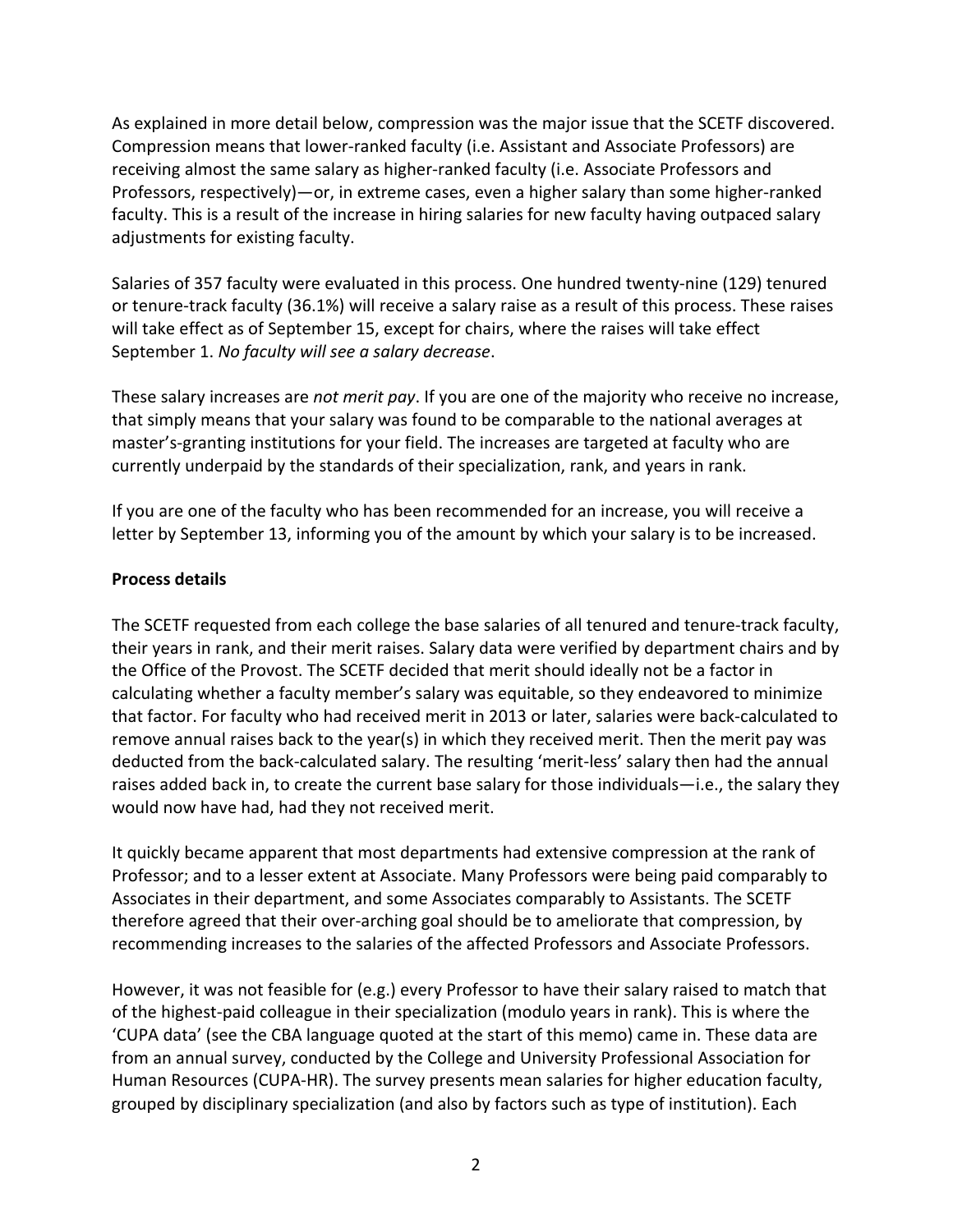specialization is identified by a 'CUPA code.' CWU faculty salaries were compared to national averages in their specialization at master's-granting institutions.

Department chairs were asked to suggest appropriate CUPA codes for their faculty. Some departments are quite homogenous in terms of faculty specialization, so that everyone in the department received the same code. Other departments, however, are more diverse: so some departments were divided into several groups of faculty, with each group having a different CUPA code. The SCETF then compared each faculty member's salary to the 2018 CUPA mean for their code, for faculty members at the same rank in master's-granting institutions.

The SCETF decided to recommend that compressed salaries should be increased to (or at least towards, so far as the funding pool allowed: see below) the appropriate CUPA means. This would also naturally ameliorate any other salary inequities that might exist.

In some cases the SCETF noted that some faculty might belong under a different CUPA code than the one suggested by the department chair, and that a final decision needed to be made about which code to use. Some of these decisions were made by the SCETF, and some were made by the UFC President and the Office of the Provost over the summer.

As noted, most compression was at the Professor rank. To factor in salary increases associated with years in rank, the SCETF created a CUPA spread for Professor salaries. The CUPA Survey stated that the average time in rank for Professors is 10 years. This average also holds at CWU. Therefore, the SCETF decided that the published CUPA mean salary for Professors (within each disciplinary specialization) should correspond to 5 years in rank. To obtain the low end of the scale (i.e. year 1 as a Professor), the CUPA mean for Associates was increased by 10%, which is what CWU provides upon promotion. The difference between these two salaries was then divided by 4, to produce an annual salary increment. (For example: if the low end was \$70,000, and the CUPA mean was \$80,000, the resulting annual increment would be \$2,500.) The salary spread was then extended up to a cap of 15 years, by adding that increment for each year. (In the example just used, the 15-year cap would be \$105,000.) Ninety-one (91) faculty at the Professor rank are recommended for a salary adjustment.

For Associate Professors, again a CUPA salary spread was created, incorporating years in rank up to a cap of 5 years (when promotion to Professor is available). The published CUPA mean salary for Associates (in each disciplinary specialization) was set at 3 years in rank. The low end (i.e. year 1 as an Associate) was set at the CUPA mean for Assistants plus 10%. The year 2 salary was set at the midpoint between the year 1 and year 3 salaries. Then the increment that separated year 1 from year 2, and year 2 from year 3, was added to the year 3 salary to create the year 4 salary; and added again to create the year 5 salary. Twenty-three (23) Associate Professors are recommended for a salary adjustment.

By definition, Assistant Professors are not subject to compression. Further, the SCETF found that most of the salaries of Assistants at Central were above the relevant CUPA mean. Nevertheless, a small number were below the applicable mean, and for that reason were